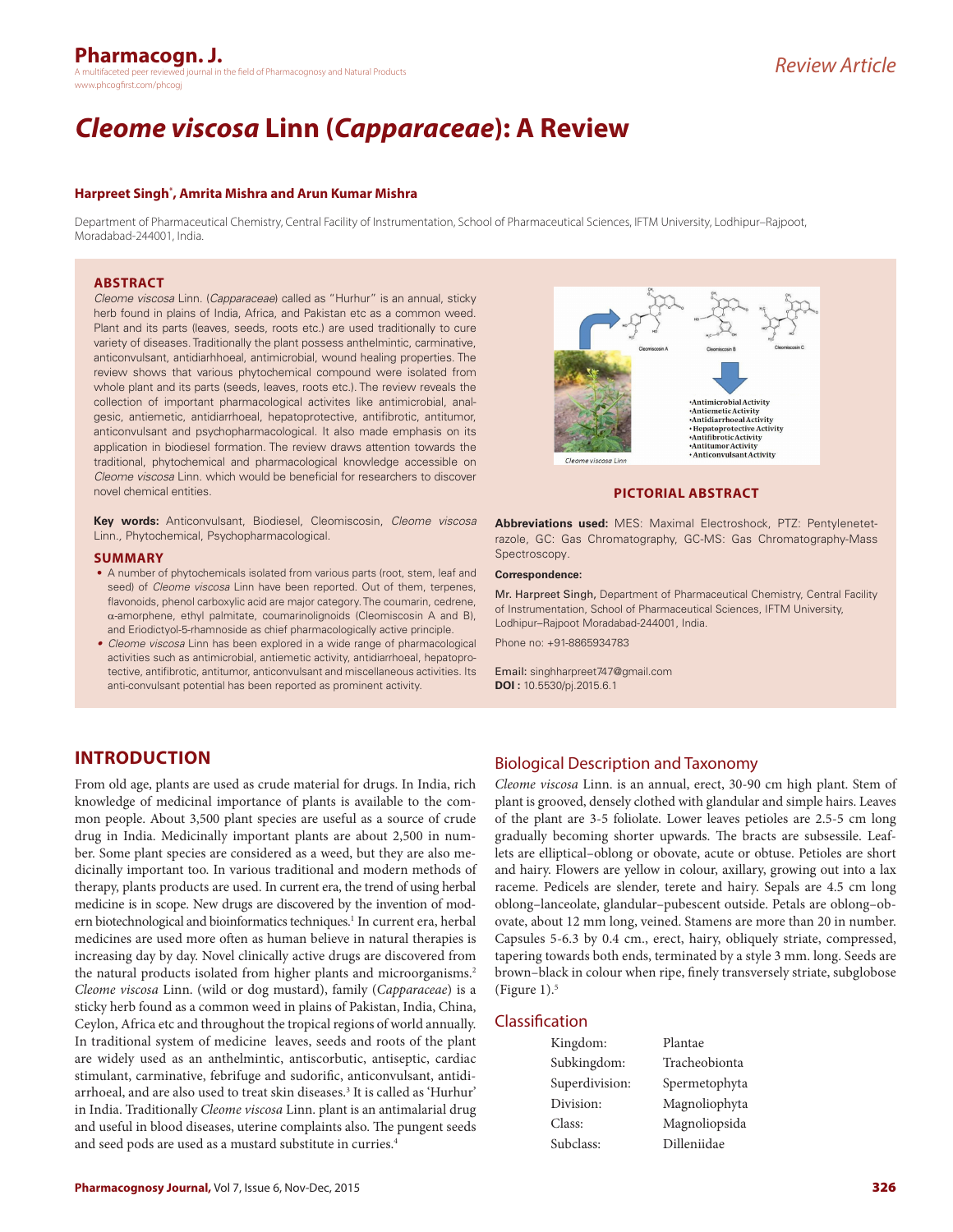

**Figure 1:** *Cleome viscosa* Linn Plant3

| Order: Capparales            |
|------------------------------|
| Family: Capparaceae          |
| Genus: <i>Cleome Linn.</i>   |
| Species: Cleome viscosa Linn |

## **Distribution**

*Cleome viscosa* Linn. occurs throughout the tropical regions of world. It occurs in India, USA, Nigeria, China, Ceylon, Pakistan, Africa.3

## Phytochemistry

To isolate and characterize compounds, phytochemical work has been performed on various parts of the plant (root, stem, leaf and seed). Preliminary phytochemical screening of the extracts was performed and it was reported that terpenes, flavonoids, phenol carboxylic acid, polyphenols were present.2 It has been reported that monoterpenes hydrocarbons, sesquiterpenoids, oxygenated derivatives were isolated from leaves, seeds and root extracts. Compounds identified by Gas chromatography (GC), Gas chromatography/mass spectrometry (GC-MS),<sup>1</sup> H NMR in leaves extract of *Cleome viscosa* Linn. were Heptane-4-one, α-pinene, camphene, dehydrosabenene, 6-Methylhept-5-ene-2-one, β-pinene, myrcene, *p*-cymene, limonene, E-ocimene, α-tepeniol, alloocimene, citronellic acid, coumarin, cedrene, α-amorphene, ethyl palmitate. Oct-1-ene, α-pinene, β-pinene, myrcene, *p*-cymene, E-ocimene, dehydrolinalool, undecan, allo-ocimene, limonene oxide, α-tepeniol, Decan-2-ol, citronellic acid, Deca-2,4-dien-1-al were identified in roots extract. In seeds extract, Oct-1-ene, Heptane-4-one, Heptane-2-one, Non-1-ene, α-pinene, dehydrosabenene, 6-Methylhept-5-ene-2-one, E-ocimene, myrcene, *p*-cymene, limonene, dehydrolinalool, undecan, limonene oxide, α-tepeniol, benzoic acid, Deca-2,4-dien-1-al, Decan-2 ol, Gerniol, Undec-10-e-1-al, coumarin were detected.6 Viscocic, viscosin (monomethoxy trihydroxyflavone) were identified in seeds.7 Eriodictyol-5-rhamnoside (Novel glycoside) has been isolated from whole plant.<sup>8</sup> Cleomiscosin A and B were detected in seeds extracts.<sup>9</sup> Glu-cocapparin and glucocleomin (glucosinolates)<sup>10</sup> and cleomaldeic acid ((3E, 7E, 11E) 20-oxocembra-3, 7, 11, 15-tetraen-19-oic acid) a macrocyclic diterpene have been separated from whole plant.<sup>11</sup> Some of the phytoconstituenmts are presented in Table 1.

## Pharmacological Activity

In view of it's traditional claim in literatures, researchers have focused on its pharmacological screening. Out of all the activities reported, some important activities are explained in this manuscript as:

## Antimicrobial Activity

The antimicrobial study was performed on various extracts of *Cleome viscosa* Linn. seeds. Eight microbial species were used. Petroleum ether



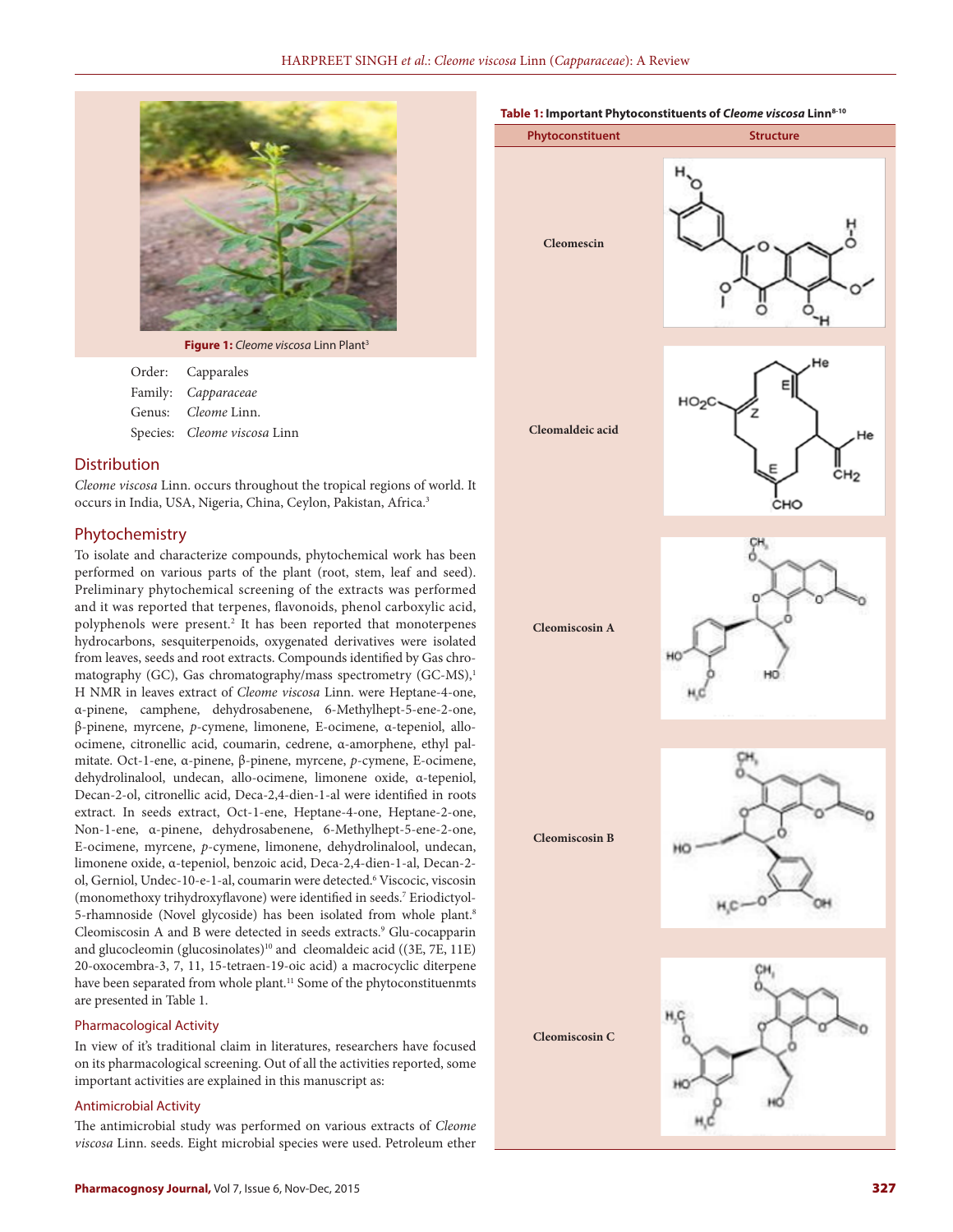extract, chloroform extract, ethyl acetate extract, ethanol extract and aqueous extract of *Cleome viscosa* Linn. seeds were screened against these eight microbial species. Clinical samples of pus from ear ache patients were also used. The test materials have shown significant antimicrobial activity. The zones of inhibition were found to be between 10 mm to 17 mm. The Minimum inhibitory concentration (MIC) values of extracts were also determined against microorganism which ranges from 0.1 to 0.45.12

#### Analgesic Activity

A study was performed to evaluate the analgesic effect of *Cleome viscosa* Linn. in experimental animal models. The number of writhes were decreased at doses (75 mg/kg body weight, 100 mg/kg body weight, 125 mg/kg body weight) of *Cleome viscosa* Linn. seeds fixed oil when compared to aspirin treatment and the control. Fixed oil in doses of (75 mg/kg body weight, 100 mg/kg body weight, 125 mg/kg body weight) reduces the writhes number by 91.69%, 92.33% and 96.0%, respectively. At a dose of (150 mg/kg body weight) the mice group treated with aspirin had 11 writhes. But the control group had 62 writhes, thus the positive effect of aspirin was that it reduces the writhes by 82.42%. The acetic acid induced writhing method is an effective method to evaluate peripherally active analgesics.<sup>3</sup>

## Antiemetic Activity

A study was performed to evaluate the antiemetic effect of *Cleome viscosa* Linn. fixed oil on young chicks. Fixed oil in doses of (75 mg/kg body weight, 100 mg/kg body weight and 125 mg/kg body weight) reduces the retches number by 84.43%, 85.56% and 91.77%, respectively. At a dose of (150 mg/kg body weight) the chicks group treated with chlorpromazine had 47 retches. But the control group had 68 retches, thus chlorpromazine reduced the retches by 30.56%. *Cleome viscosa* Linn. seed oil inhibited emesis to a greater extent than chlorpromazine. On the basis of these results, it may be said that the fixed oil of *Cleome viscosa* Linn. has antiemetic potential and is comparable with chlorpromazine, which can relieve nausea.<sup>3</sup>

#### Antidiarrhoeal Activity

For evaluation of the effect of a *Cleome viscosa* Linn. methanolic extract (Family; *Capparidaceae*) for its anti-diarrheal potential against some of the models of diarrhoea in rats, "A study was performed". In castor-oilinduced diarrhoea and  $\mathrm{PGE}_2$  induced enteropooling in rats inhibitory activity was observed due to extract. A significant reduction in gastrointestinal motility in the charcoal meal test in rats was also shown by the extract. From the results achieved it was cleared that *Cleome viscosa* Linn is an effective anti-diarrhoeal agent.<sup>13</sup>

#### Hepatoprotective Activity

In experimental animal models, hepatoprotective activity of *Cleome viscosa* Linn. ethanolic extract against carbon tetrachloride induced hepatotoxicity was evaluated. In "*in vivo"* and histopathological studies, the test material was found effective. The extract effectively shortenend the "thiopental" induced sleep in animal poisoned with carbon tetrachloride. *Cleome viscosa* Linn. ethanolic extract showed similar effect as "Silymarin" a standard hepatoprotective agent. From the result observed it was cleared that *Cleome viscosa* Linn. ethanolic extract is an effective hepatoprotective agent.<sup>14</sup>

## Antifibrotic Activity

The study was performed to evaluate the antifibrotic activity of *Cleome viscosa* Linn. ethanolic extract. Carbon tetrachloride was used to induce liver fibrosis in rats. By observing the level of liver hydroxyproline, thiobarbituric acid and serum enzymes the extent of liver fibrosis was assessed. Hydroxyproline, thiobarbituric acid and serum enzymes levels were elevated and total platelet was decreased after carbon tetrachloride administration. Hydroxyproline level, thiobarbituric acid level and serum enzyme level was reduced after treatment with two different doses of *Cleome viscosa* Linn. ethanolic extract. By *Cleome viscosa* Linn. ethanolic extract liver weight was reduced that was increased after carbon tetrachloride administration that causes the deposition of collagen. From the result obtained it was clear that *Cleome viscosa* Linn. ethanolic extract is an effective antifibrotic drug.<sup>15</sup>

#### Antitumor Activity

A study was carried out to evaluate the anticancer effect of *Cleome viscosa* Linn. in experimental animal models. After 24 hours of tumor inoculation the extract was administered at the doses of 200 mg/kg, and 400 mg/kg body weight per day for 14 days. The mice were sacrificed after giving the final dose and 18 hours fasting. The effect of *Cleome viscosa* Linn. methanolic extract on the growth of transplantable murine tumor and life period of Ehrlich ascites carcinoma-bearing hosts was studied in current study. A significant reduction in tumor volume, packed cell volume, and viable cell count was observed due to *Cleome viscosa* Linn. methanolic extract. It also causes enhancement in the life period of Ehrlich ascites carcinoma-tumor bearing mice. In extract-treated mice the hematological profile was converted to more or less normal levels. From the results obtained it was clear that *Cleome viscosa* Linn. methanolic extract causes significant antitumor effect in Ehrlich ascites carcinomabearing mice.<sup>16</sup>

#### Anticonvulsant Activity

A study was performed to evaluate the anticonvulsant activity of *Cleome viscosa* Linn. seeds extract by Maximal Electroshock induced seizures (MES) test and Pentylenetetrazole induced seizures (PTZ) test. Significant activity was shown by both ethanolic and aqueous seeds extract in MES and PTZ induced convulsions.<sup>17</sup>

## Psychopharmacological Activity

For different psychopharmacological actions such as general behaviour, exploratory behaviour, muscle relaxant activity and phenobarbitone induced sleeping time and effects on normal body temperature in rats and mice, *Cleome viscosa* Linn. methanolic extract was evaluated. Reduction in spontaneous activity, decrease in exploratory behavioural pattern by the head dip and Y-maze test, reduction in the muscle relaxant by rota rod, 30 degrees inclined screen and traction tests and lowering of body temperature was observed after extract administration. Extract also causes significant enhancement in the phenobarbitone-induced sleeping time. At 200-400 mg/kg dose *Cleome viscosa* Linn. methanolic extract showed significant psychopharmacological effect.<sup>18,19</sup>

#### *Cleome viscosa* Linn-Biodiesel Application

By chemical reaction of the lipids (vegetable-oil, animal fat) with an alcohol, biodiesel "vegetable-oil or animal fat based fuel" consisting of alkyl (methyl, propyl, or ethyl) esters can be obtained. Biodiesel is a clean burning alternative fuel to diesel. It is produced from domestically grown renewable resources. In variety of biodiesel alkyl esters are present but not in alkanes and aromatic hydrocarbons of petroleum derived diesel. *Cleome viscosa* Linn. seeds oil was used to prepare biodiesel. The physiochemical properties were studied for blended portion of biodiesel. The physico-chemical properties assessed includes, specific gravity, density, viscosity, flash point, fire point, cloud point, pour point, smoke point, pH, viscosity, carbon residue, saponification value, acid value, and iodine value.<sup>20</sup>

## Toxicity Studies

It has been reported that *Cleome viscosa* Linn. is safe during acute toxicity studies in female swiss albino mice.17